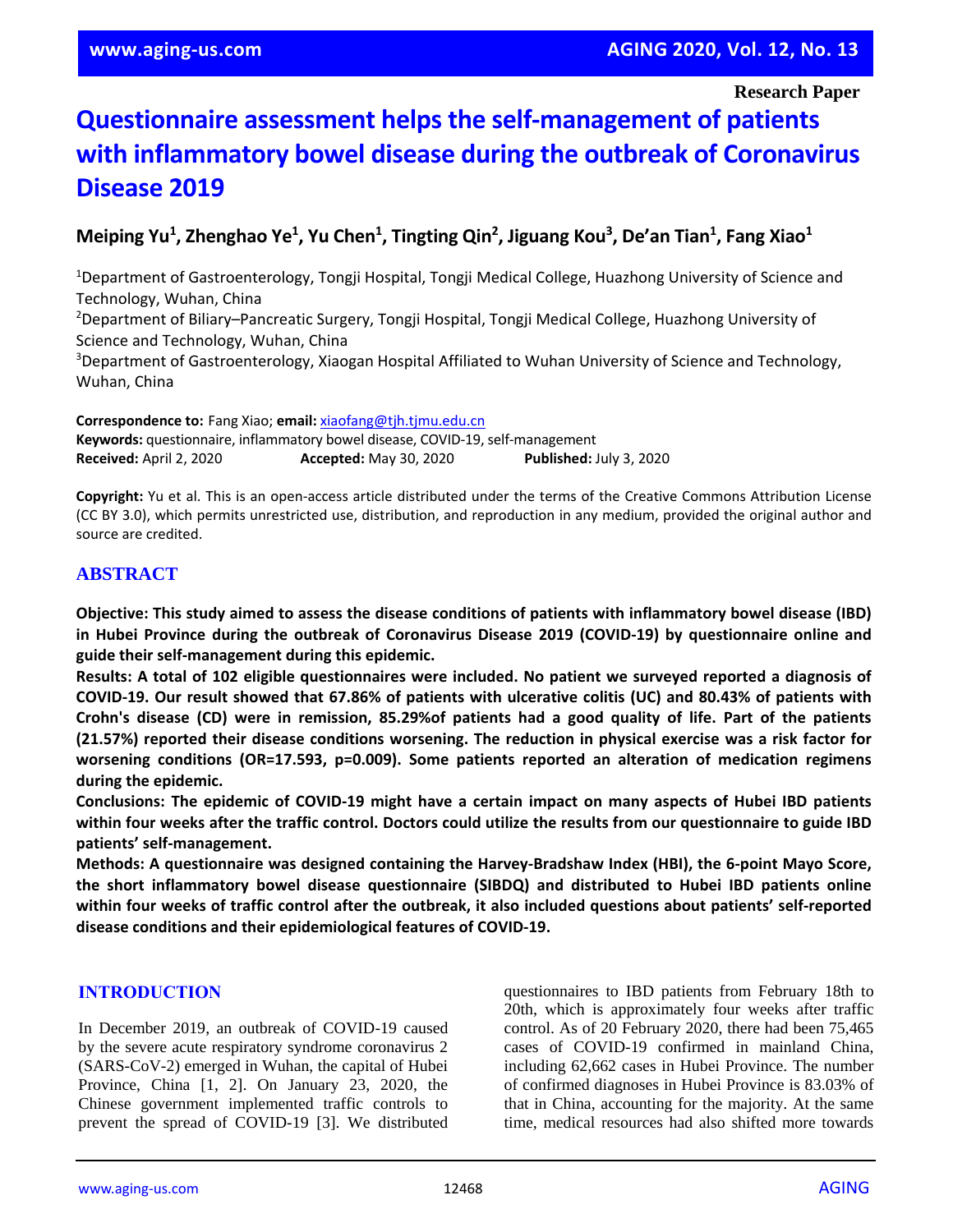the diagnosis and treatment of COVID-19 in Hubei Province. These factors made routine medical treatment and follow-up of patients with chronic diseases inconvenient. Under these influences, it is essential for patients with chronic diseases to self-manage under the guidance of the doctor in this particular period. Selfmanagement is the process by which patients participate in decision-making and self-care under the guidance of the doctors [4]. Patient's effective self-management can relieve symptoms and control disease activity to a certain extent [5].

Inflammatory bowel disease (IBD) is a type of chronic idiopathic bowel disease, includes Crohn's disease (CD) and ulcerative colitis (UC). IBD patients have varying degrees of immune disorders [6] so that they may be considered as virus-susceptible. It is particularly crucial for IBD patients to know how to manage by themselves during the epidemic. Self-management requires monitoring of diseases by doctors first [7]. We monitored the patient's disease status through a questionnaire in our study. The content of the survey and the concept of the questionnaire design came from the patient-reported outcome (PRO). PRO is a visual report of the patient's treatment and disease management results, emphasizing the patient's selfevaluation and subjective perception [8]. PRO contains objective and subjective evaluation contents, which may include disease status, changes in functional status before and after the intervention, HRQoL and the patient's personal impressions [9–12].

To assess patients' disease activity, HRQoL, and selfreported disease conditions, we design a verified 60 item questionnaire based on the concept of PRO. First of all, our questionnaire included the 6-point Mayo, HBI and SIBDQ. These indexes were objective quantitative indicators designed to obtain detailed knowledge of the disease activity and HRQoL of these IBD patients. Secondly, there were questions to understand patients' subjective perceptions of disease conditions. Finally, this questionnaire also included questions about COVID-19 epidemiological features of these IBD patients. We gave feedback to these IBD patients and guided them to develop targeted selfmanagement programs after obtaining the information through the questionnaire.

## **RESULTS**

### **Demographic characteristics of study participants**

A proximately 350 electronic questionnaires were distributed and a total of 111 were returned. There were 102 valid questionnaires, with an effective rate of 91.89%. The nine questionnaires excluded were due to some missing items. The median age of participants was 34 years (IQR, 27.25-42.25; range, 14-66), and 66.67% of participants were men. There were 56 (54.90%) patients with ulcerative colitis and 46 (45.10%) patients with Crohn's disease. Among all the participants in our survey, no one has reported infection with SARS-CoV-2; no one had symptoms related to COVID-19 or had a history of exposure. Table 1 shows the demographic data and diseaserelated variables for all participants who agreed and completed the survey.

## **Disease activity**

We used the 6-point Mayo and HBI to score and grade disease activity in UC and CD patients respectively. The results were shown in Table 2. The median 6 point Mayo score of UC patients was 1 (IQR, 0-3; range, 0-6). Of the 56 UC patients, 38 (67.86%) UC patients were in remission, 4 (7.14%) patients had mild activity, 13 (23.21%) patients had moderate activity, and 1 (1.79%) patients had severe activity. The median HBI of CD patients was 2 (IQR, 1-4; range, 0-12). Of the 46 CD patients, 37 (80.43%) CD patients were in remission, 4 (8.70%) patients had mild activity, 5 (40.87%) patients had moderate activity, and no patients had severe activity. There was not a statistically significant difference in the proportion of the disease activity stage between UC and CD patients ( $p = 0.301$ ).

## **Quality of life**

The median SIBDQ of all participants was 59 (IQR, 52.25-63; range, 34-70). The median SIBDQ of UC patients was 60 (IQR, 54.75-64; range, 35-70), and the median SIBDQ of CD patients was 58 (IQR, 52-62.75; range, 34-69). Among all participants, 87 (85.29%) patients had the good health-related quality of life (HRQoL) (SIBDQ  $\geq$  50). There were 49 (87.50%) UC patients who had good HRQoL, compared with 38  $(82.61\%)$  CD patients who had good HROoL  $(p=0.338)$ (Table 3), suggesting HRQoL is not significantly different between UC and CD patients.

### **Self-reported disease conditions**

In this questionnaire, we investigated the change of the patient's self-reported disease condition through the patient's subjective report. Approximately half of the patients ( $n = 55, 53.92\%$ ) thought that their disease condition did not change during the epidemic, 25 (24.51%) considered their disease condition improved, and 22 (21.57%) considered their disease condition worsening. We attempted to study the risk factors of change in patients' self-reported disease conditions. The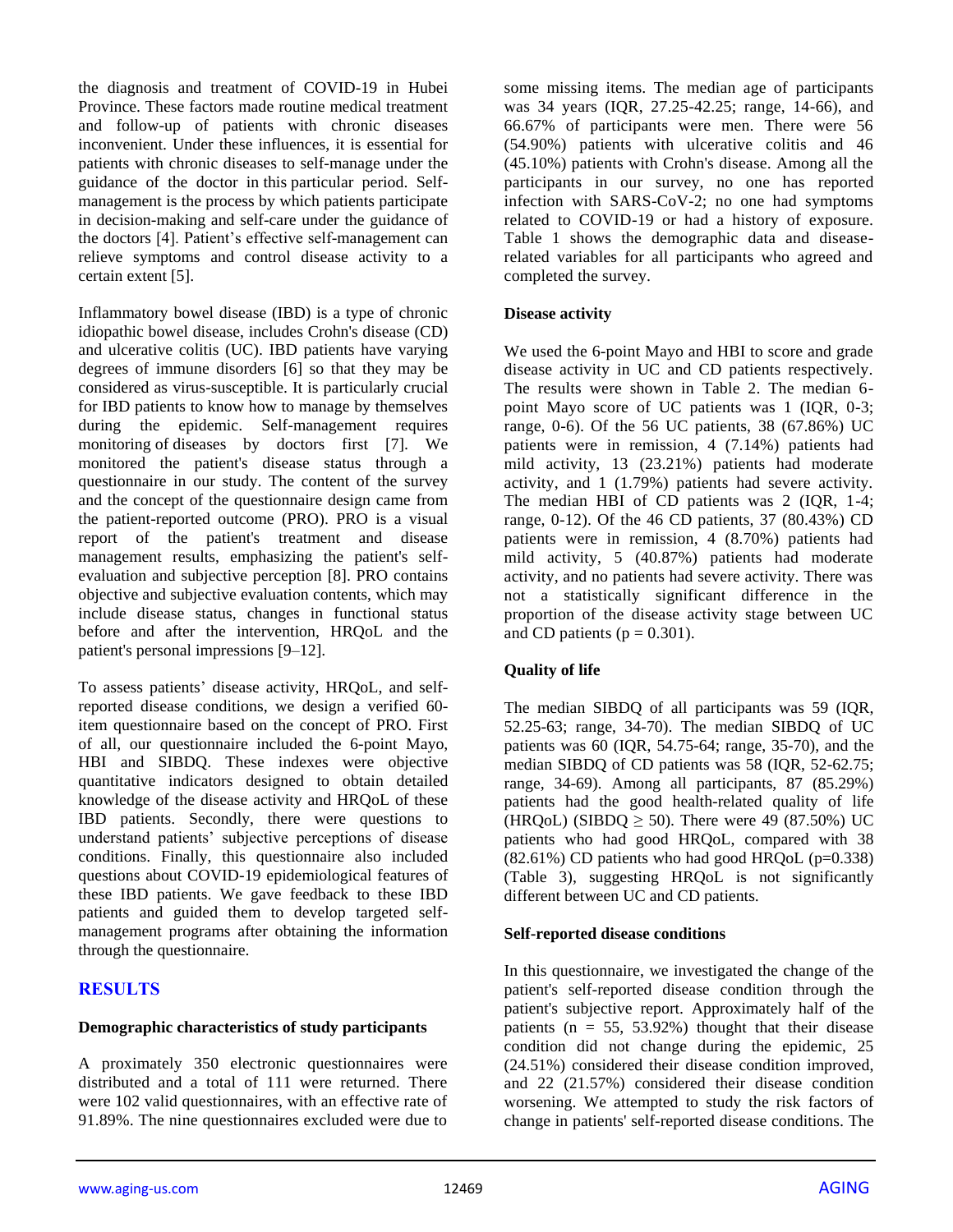|  |  | Table 1. Baseline characteristics of the study population. (n=102). |  |  |  |  |
|--|--|---------------------------------------------------------------------|--|--|--|--|
|--|--|---------------------------------------------------------------------|--|--|--|--|

| <b>Characteristics</b>                     | <b>Value</b>             |
|--------------------------------------------|--------------------------|
| Age, Median (min-max) (IQR), y             | 34 (14-66) (27.25-42.25) |
| Gender                                     |                          |
| Female                                     | 34 (33.33%)              |
| Male                                       | 68 (66.67%)              |
| Diagnosis                                  |                          |
| <b>Ulcerative Colitis</b>                  | 56 (54.90%)              |
| Crohn's Disease                            | 46 (45.10%)              |
| Diagnosed with COVID-19                    | $\theta$                 |
| Huanan seafood market exposure             | $\mathbf{0}$             |
| Signs and symptoms of COVID-19             | $\theta$                 |
| Habitation*                                |                          |
| Wuhan                                      | 26 (25.49%)              |
| Xiaogan                                    | 22(21.57%)               |
| Jingzhou                                   | 12 (11.76%)              |
| Suizhou                                    | 8 (7.83%)                |
| Xiangyang                                  | 6(5.88%)                 |
| Huangshi                                   | 6(5.88%)                 |
| Huanggang                                  | $5(4.90\%)$              |
| Yichang                                    | $5(4.90\%)$              |
| Jingmen                                    | $4(3.92\%)$              |
| Xianning                                   | 2(1.96%)                 |
| Xiantao                                    | 2(1.96%)                 |
| Enshi Tujia and Miao Autonomous Prefecture | 2(1.96%)                 |
| Tianmen                                    | $1(0.98\%)$              |
| Qianjiang                                  | 1(0.98%)                 |

\*All participants are located in Hubei Province.

#### **Table 2. Evaluation of participants' IBD disease activity.**

|                                | <b>Participants with Ulcerative</b><br>$Colitis(n=56)$ | <b>Participants with Crohn's</b><br>Disease $(n=46)$ | P-value* |
|--------------------------------|--------------------------------------------------------|------------------------------------------------------|----------|
| Index, Median (IQR) (range)    | 6-point Mayo, $1(0-3)(0-6)$                            | HBI, $2(1-4)(0-12)$                                  |          |
| Disease activity stage         |                                                        |                                                      | 0.301    |
| Remission phase, $n$ $%$ )     | 38 (67.86%)                                            | 37 (80.43%)                                          |          |
| Mild active phase, $n$ $(\%)$  | $4(7.14\%)$                                            | $4(8.70\%)$                                          |          |
| Moderate active phase, $n$ (%) | 13 (23.21%)                                            | 5(10.87%)                                            |          |
| Severe active phase, $n$ (%)   | 1(1.79%)                                               | $0(0\%)$                                             |          |

HBI: Harvey-Bradshaw Index.

\*Chi-square test was used to test whether there was a statistically significant difference in the proportion of the disease activity between UC and CD patients.

#### **Table 3. Evaluation of participants' SIBDQ.**

|                             | <b>Total participants</b> | Participants with UC and CD respectively |                               |          |
|-----------------------------|---------------------------|------------------------------------------|-------------------------------|----------|
|                             | $(n=102)$                 | Participants with UC $(n=56)$            | Participants with $CD$ (n=46) | P-value* |
| SIBDQ, Median (IQR)         | 59 (52.25-63)             | $60(54.75-64)$                           | 58 (52-62.75)                 |          |
| <b>HROoL</b>                |                           |                                          |                               | 0.338    |
| Good ( $\geq 50^1$ ), n (%) | 87 (85.29%)               | 49 (87.50%)                              | 38 (82.61%)                   |          |
| Poor $(<50)$ , n $(\%)$     | 15 (14.71%)               | $7(15.50\%)$                             | 8 (17.39%)                    |          |

HRQoL: health-related quality of life

1: SIBDQ score of more than 50 are considered to have a good HRQoL

\*Chi-square test was used to test whether there was a statistically significant difference in the proportion of HRQoL between UC and CD patients.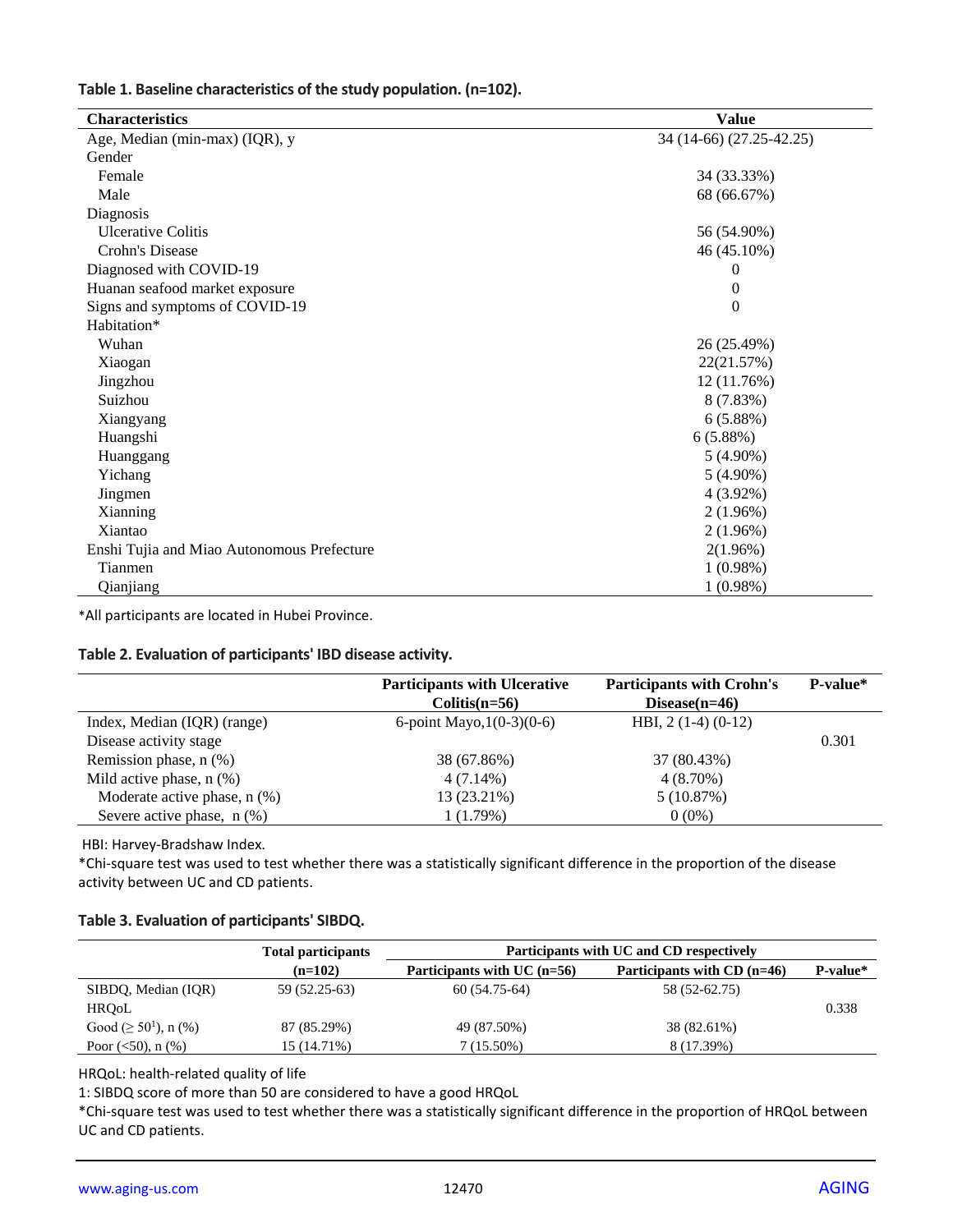result showed that reduced physical exercise was a risk factor for worse in the disease condition (OR=17.593, 95%CI 2.035 to 152.097, p=0.009). The other factors did not have a significant risk for change in the patient's disease condition. These data are shown in Table 4. The status of these factors during the epidemic came from the patients' personal reports.

#### **The change in medication regimen**

We studied participants' medication regimens before and after the outbreak of COVID-19. Among UC patients, there was an increase of 3 patients who took no medication due to the discontinuation of mesalazine. The reason for the withdrawal of mesalazine was that the medicine was not available. Among CD patients, the number of patients who used adalimumab or took no medication increased, and the number of patients who used Remicade or methotrexate decreased. The details were shown in Table 5. The reasons for changing the medication regimens of these CD patients were "inability to purchase medication" and "inability to go to the hospital for routine treatment". Among the reasons for these patients who changed their medication regimens, no one chose the options of "forgetting to take medicine" and "reducing medicine on your own". This result represented that IBD patients' medical compliance during the epidemic was excellent in our survey.

### **Emotional state**

Negative emotions are significantly correlated with clinical recurrence and are also considered to be independent risk factors for more frequent relapse of disease [13, 14]. Therefore, we also investigated the emotional states of IBD patients in this survey. Changes in emotional states came from the patients' selfjudgments. More than half of the participants (57.85%) thought they had the ordinary moods during this epidemic, 35.29% had positive moods, and 6.86% had negative moods.

## **DISCUSSION**

The COVID-19 epidemic outbreak emerged in Wuhan, Hubei Province of China in December 2019 [15]. The population was generally susceptible to SARS-CoV-2, especially for the elderly and the people with underlying diseases, who are prone to serious consequences [16, 17]. In our survey, there was no patient reported infection with SARS-CoV-2, but this did not mean that IBD patients were not susceptible to SARS-CoV-2 since our small sample size and the participants of this study were not obtained by randomized sampling. Until now, there is no evidence to prove the susceptibility of IBD patients to COVID-19 from other studies [18]. The epidemic led to the difficulty of maintaining previous disease management for IBD patients due to the contraction in routine medical resources. Our research focused on guiding the patient's self-management through the results of the questionnaire.

The traffic control in China from late January might largely change the lifestyle, psychological, and physical condition of the Chinese population [19–21], especially for residents in Hubei Province. We used the web questionnaire to evaluate the disease activity, HRQoL and the self-reported disease condition of IBD patients. Then we provided feedback on the patients' conditions and advised on their self-management. This manner helped IBD patients to adjust their treatment plans and develop a home-based self-management medical intervention model. Active doctor-patient communication can improve patients' confidence with treatment, shared decision-making capacity and then provide a good impact on disease activity [4, 22]. We will continue to distribute questionnaires to this group of IBD patients in Hubei Province every month to guide patients' home-based self-management during the epidemic of COVID-19.

Our results showed that 67.86% of UC patients and 80.43% of CD patients were in remission assessed by the 6-point Mayo score and HBI index. 85.29% of patients had a good HRQoL during the epidemic through the SIBDQ test. This suggested that more than half of the patients were in remission and had a good HRQoL in the early period of traffic control after the outbreak of COVID-19. With regard to the patients' self-reported results, although 78.43% of the patients thought that their disease conditions had not changed or even improved, there were still 21.57% of the patients considered that their disease conditions worsening. This showed that the early epidemic also had a certain impact on the patient's disease condition.

We studied the influencing factors of the self-reported disease condition of IBD patients during this epidemic. The factors included "reduction of exercise", "emotional state", "change of medication regimen", "daily rest" and "subsequent visit". The results showed that the reduction of exercise was a risk factor for worsening disease ( $OR=17.593$ ,  $p=0.009$ ). The other factors that could affect the disease conditions of IBD patients in previous studies [23–27] didn't show a statistical correlation in our survey. This might be because of our small sample size. Therefore, we still recommend that IBD patients maintain a positive emotional state, retain the medication regimen, have adequate rest and make timely doctor-patient communication during the self-management process.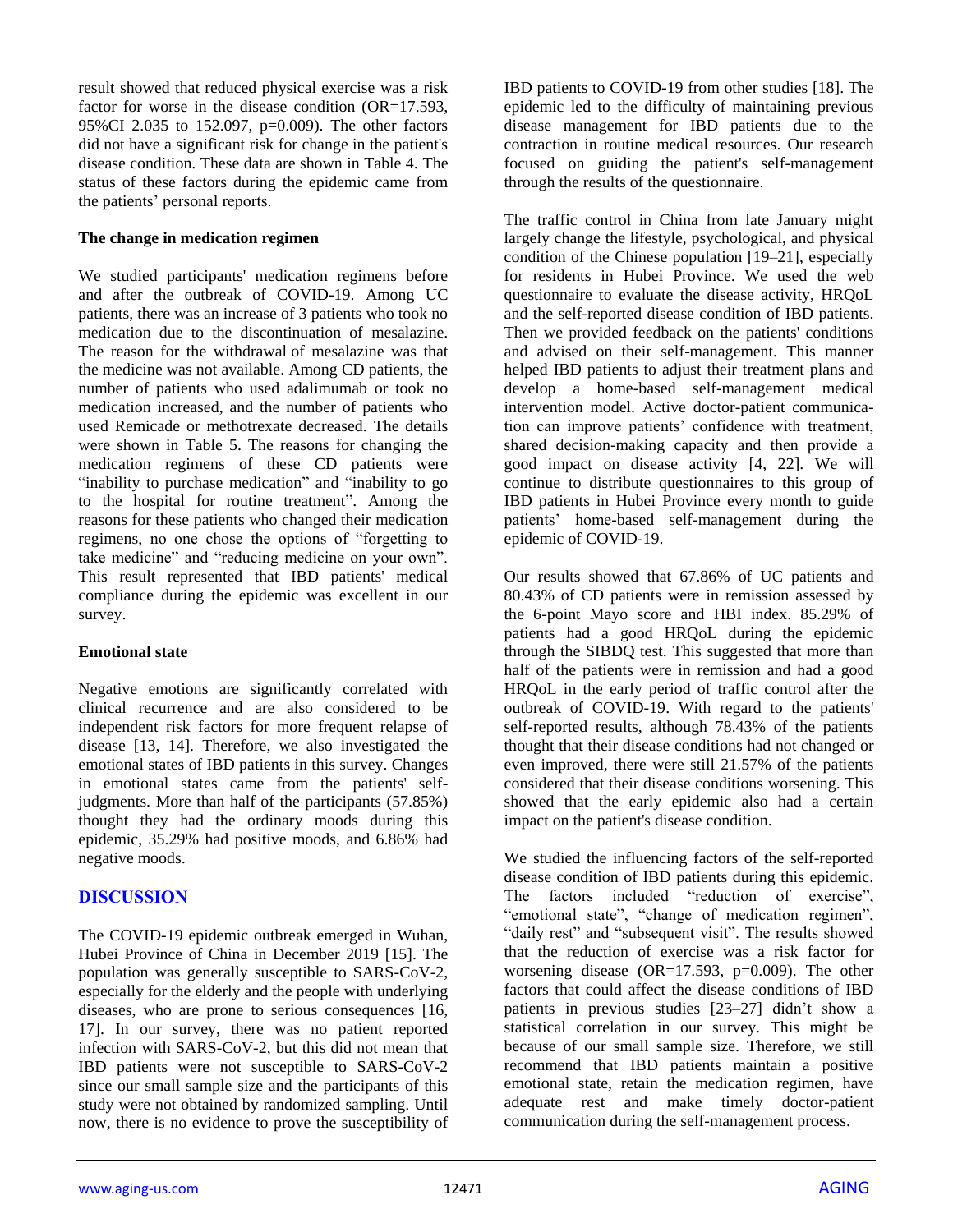| <b>Disease condition</b> | <b>Characters</b>       | n(%)               | <b>OR(95%CI)</b>        | P-value |
|--------------------------|-------------------------|--------------------|-------------------------|---------|
| Condition worsening      |                         | Subsequent visit   |                         |         |
| $(n=22)$                 | No                      | 18 (81.82%)        | 3.785(0.871, 16.458)    | 0.076   |
|                          | Yes                     | 4(18.18%)          |                         |         |
|                          |                         | Medication regimen |                         |         |
|                          | Not changed             | 14 (63.64%)        | 0.264(0.060, 1.167)     | 0.079   |
|                          | Changed                 | 8 (36.36%)         |                         |         |
|                          | <b>Emotional</b> status |                    |                         |         |
|                          | Negative                | 4(18.18%)          | 3.306(0.413, 26.454)    | 0.260   |
|                          | Positive                | 3(13.64%)          | 0.830(0.178, 3.880)     | 0.813   |
|                          | Normal                  | 15 (68.18%)        |                         |         |
|                          | Physical exercise       |                    |                         |         |
|                          | Reduced                 | 5(22.73%)          | 17.593 (2.035, 152.097) | 0.009   |
|                          | Not reduced             | 17 (77.27%)        |                         |         |
|                          | Rest                    |                    |                         |         |
|                          | Inadequate              | 21 (95.45%)        | 1.071 (0.262, 4.378)    | 0.924   |
|                          | Adequate                | 1(4.55%)           |                         |         |
|                          | Smoking                 |                    |                         |         |
|                          | N <sub>o</sub>          | 19 (86.36%)        | 0.665(0.123, 3.591)     | 0.636   |
|                          | Yes                     | 3(13.64%)          |                         |         |
| Condition improved       |                         | Subsequent visit   |                         |         |
| $(n=25)$                 | No                      | 21 (84.00%)        | 2.730 (0.731, 10.199)   | 0.135   |
|                          | Yes                     | $4(16.00\%)$       |                         |         |
|                          | Medication regimen      |                    |                         |         |
|                          | Not changed             | 19 (76.00%)        | 0.374(0.094, 1.496)     | 0.165   |
|                          | Changed                 | $6(24.00\%)$       |                         |         |
|                          | <b>Emotional</b> status |                    |                         |         |
|                          | Negative                | $1(4.00\%)$        | 2.094 (0.138, 31.710)   | 0.594   |
|                          | Positive                | 14 (56.00%)        | 2.259 (0.751, 6.792)    | 0.147   |
|                          | Normal                  | 10 (40.00%)        |                         |         |
|                          | Physical exercise       |                    |                         |         |
|                          | Reduced                 | $1(4.00\%)$        | 0.694(0.222, 2.167)     | 0.529   |
|                          | Not reduced             | 24 (96.00%)        |                         |         |
|                          | Rest                    |                    |                         |         |
|                          | Inadequate              | $9(36.00\%)$       | 0.136(0.015, 1.249)     | 0.078   |
|                          | Adequate                | 16 (64.00%)        |                         |         |
|                          | Smoking                 |                    |                         |         |
|                          | Yes                     | 4(15.38%)          | 0.481 (0.104, 2.228)    | 0.350   |
|                          | $\rm No$                | 22 (84.62%)        |                         |         |

**Table 4. Multi-variable logistic regression of the causes of change in participants'self-evaluation disease condition.**

\*The category with no change in the condition (n=55) was used as the reference category for the two groups of condition worsening (n=22) and condition improved (n=25).

Pharmacological intervention is a key part of managing symptoms and maintaining remission in patients with IBD [28]. Our results showed that the number of people who took no medication increased among UC and CD patients after the outbreak of COVID-19. The number of UC patients taking mesalazine decreased due to the inconvenience of obtaining medications. For CD patients, the use of Remicade or methotrexate decreased because Remicade infusion in the hospital was not accessible and methotrexate could not be purchased.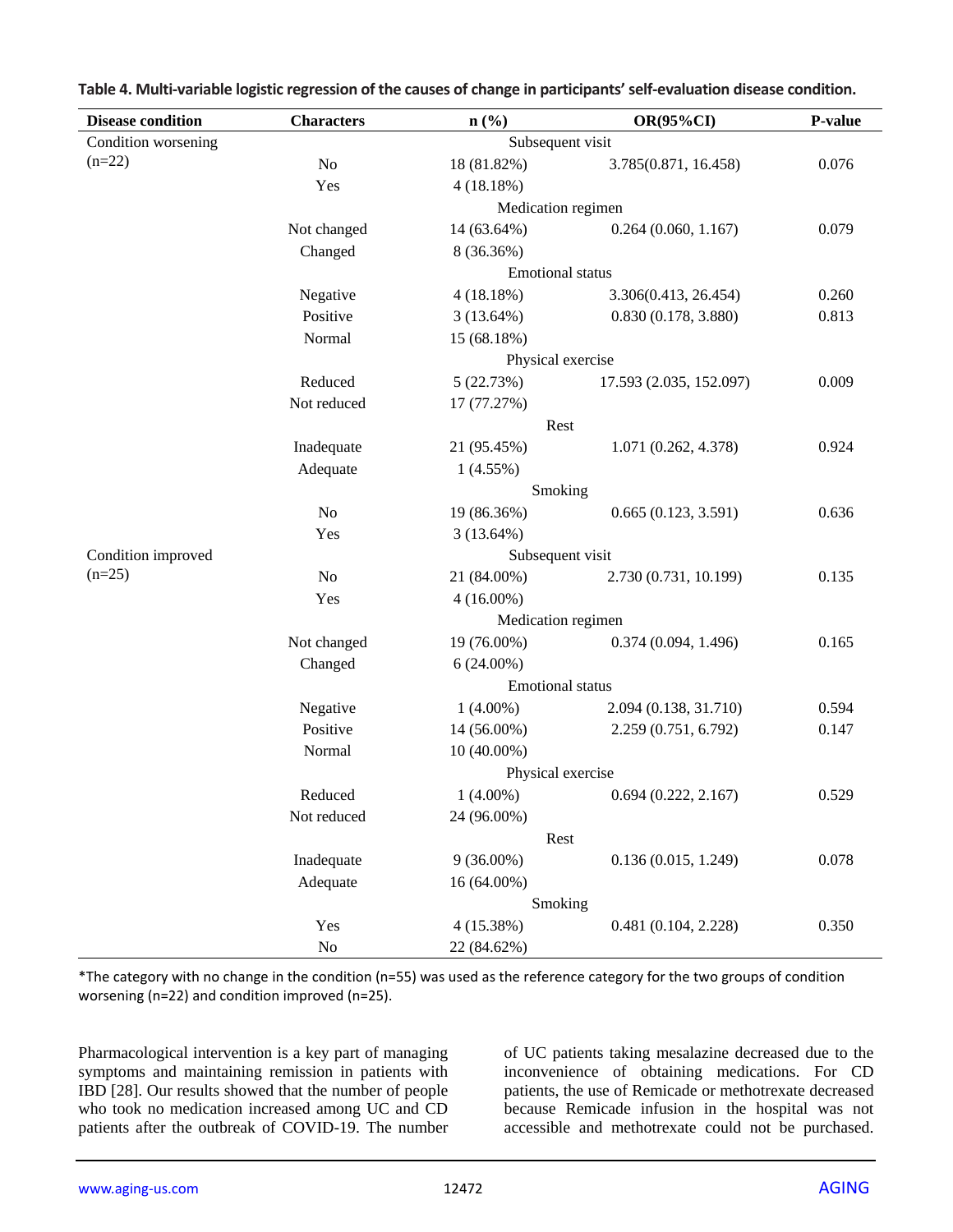|              | <b>Medication</b>        | Before the outbreak,<br>$n$ (%) | After the outbreak,<br>$\mathbf{n}(\%)$ | The number of<br>changes*, n |
|--------------|--------------------------|---------------------------------|-----------------------------------------|------------------------------|
|              | No medication            | 1(1.75%)                        | 4(5.26%)                                | $+3$                         |
|              | Mesalazine               | 50 (89.47%)                     | 47 (85.96%)                             | $-3$                         |
|              | <b>Enteral nutrition</b> | 1(1.75%)                        | 1(1.75%)                                | $\theta$                     |
| UC patients, | Glucocorticoid           | $2(3.51\%)$                     | $2(3.51\%)$                             | $\theta$                     |
| $(n=56)$     | Probiotics               | 4(5.26%)                        | 4(5.26%)                                | $\theta$                     |
|              | Biological therapy       |                                 |                                         |                              |
|              | Remicade                 | 3(5.26%)                        | 3(5.26%)                                | 0                            |
|              | Adalimumab               | 1(1.75%)                        | 1(1.75%)                                | $\theta$                     |
|              | No medication            | $1(1.92\%)$                     | 3(5.77%)                                | $+2$                         |
|              | Mesalazine               | 8 (17.31%)                      | 8 (17.31%)                              | $\theta$                     |
|              | Enteral nutrition        | 10 (19.23%)                     | 10(21.15%)                              | 0                            |
|              | Glucocorticoid           | 2(3.85%)                        | 2(3.85%)                                | 0                            |
|              | Probiotics               | $1(1.92\%)$                     | $1(1.92\%)$                             | $\theta$                     |
| CD patients, | Biological therapy       |                                 |                                         |                              |
| $(n=46)$     | Remicade                 | 21 (46.15%)                     | 16 (36.54%)                             | $-5$                         |
|              | Adalimumab               | $1(1.92\%)$                     | 2(3.85%)                                | $+1$                         |
|              | Immunomodulators         |                                 |                                         |                              |
|              | Methotrexate             | 2(3.85%)                        | $1(1.92\%)$                             | $-1$                         |
|              | Azathioprine             | 20 (40.38%)                     | 20 (40.38%)                             | $\theta$                     |
|              | Thalidomide              | $1(1.92\%)$                     | $1(1.92\%)$                             | 0                            |

**Table 5. The comparison of the medication regimens before and after the outbreak of COVID-19 and the changes in medication regimens.**

\*Plus sign indicates an increase in quantity and minus sign indicates a decrease in quantity.

The use of adalimumab increased because we recommended patients to replace inaccessible Remicade with other available biologics. We tried to develop personalized treatment plans for specific patients on time to minimize the impact of changes in medication regimens on the patient's disease condition during the epidemic. It was an important step to increase the selfmanagement of IBD patients.

The result showed that 93.14% of patients had normal or even positive emotional states, which implied that the epidemic did not have a very negative impact on the mood of these IBD patients in such a relatively early month. However, since previous studies have shown that emotional stress is significantly associated with decreased quality of life [29, 30], it was very important to intervene in the emotional state in the process of IBD patient self-management guidance.

### **Limitations**

The major limitation was that the sample size was small and our participants were not obtained by randomized sampling. In addition, there was no IBD patient diagnosed with COVID-19 in our study. Further researches need to be done to get more evidence about the susceptibility to SARS-CoV-2 in IBD patients and the clinical manifestations of IBD patients complicated with COVID-19.

## **CONCLUSION**

In the middle of February, although more than half of IBD patients we studied in Hubei Province were in remission and possessed a good HRQoL, the outbreak of COVID-19 still had a certain impact on IBD patients in Hubei Province, such as worsening of their selfreported disease conditions and changes in their treatment options. These changes deserved attention to the impact of epidemics on IBD patients. In our survey, doctors used the questionnaire to assess patients' disease conditions, give timely feedback and suggestions to IBD patients. This method facilitated the effective selfmanagement of patients under the circumstance of the COVID-19 outbreak.

## **MATERIALS AND METHODS**

### **Study design and participants**

This study was an online questionnaire survey among IBD patients from the region of Hubei Province. From February 18, 2020 to February 20, 2020, the questionnaire was administered to a sample of IBD patients with regular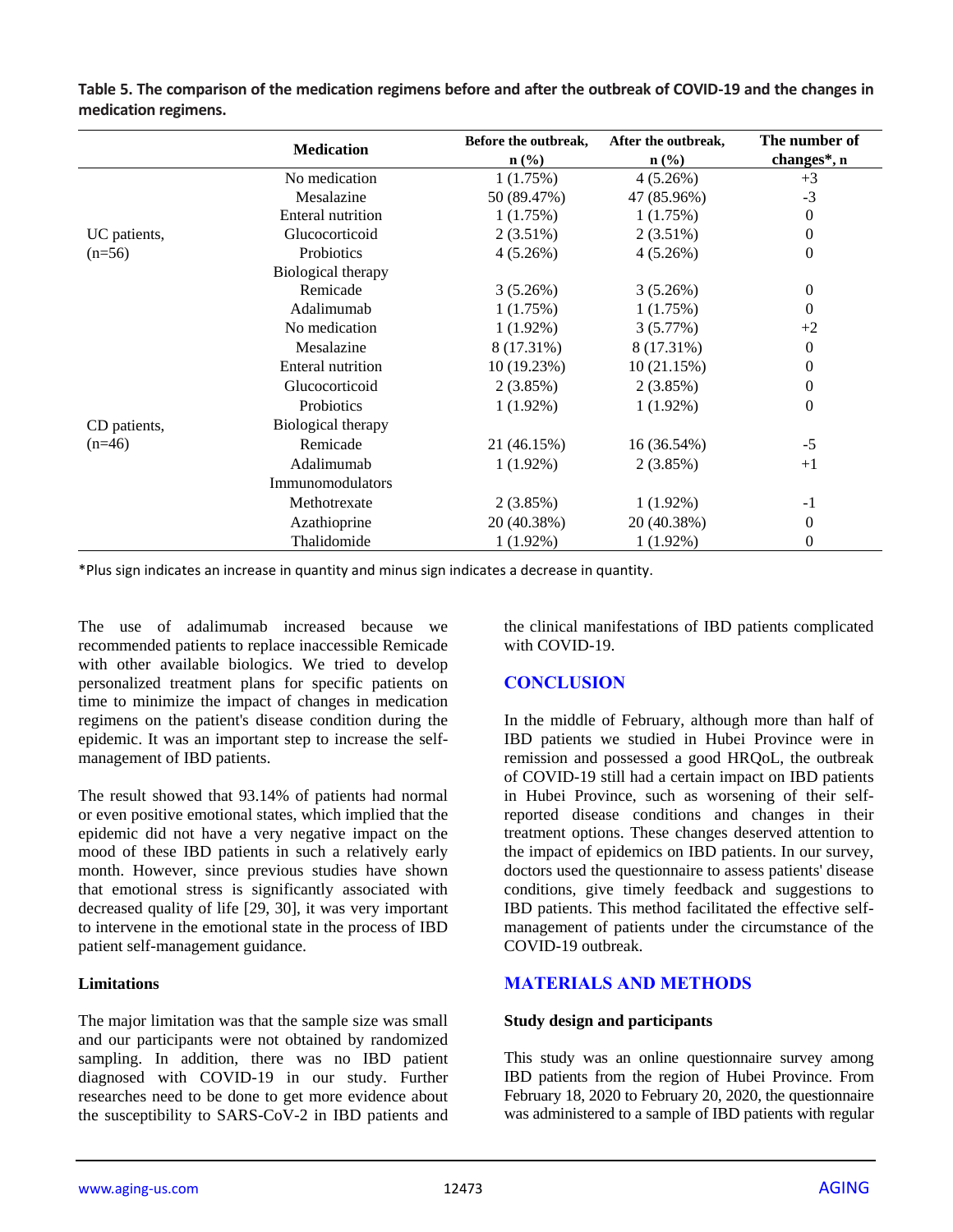follow-up in our IBD center. There were two items of the inclusion criteria for this study. One was that the patient (aging from 14 to 80) was established diagnosis of IBD for at least three months, another was that the patient is available to finish the online questionnaire (by Wechat, QQ, website, email) by himself or with the help of others. The exclusion criterion was that the patient is not able to finish the questionnaire. During this study, patients with IBD had been informed of the study's aim. An IBD specialist nurse is explicitly trained in this questionnaire contacted them to explain the study objectives. Participants completed the questionnaire with an online survey portal. They completed questionnaires voluntarily and independently, under uncompensated conditions. This study was approved by the National Health Commission of China and Ethics Commission of Tongji Hospital, Tongji Medical College, Huazhong University of Science and Technology.

#### **Questionnaire design**

The questionnaire was a validated 60-item questionnaire that assesses IBD disease activity across multiple domains, including the 6-point Mayo, HBI and SIBDQ (Supplementary File 1). HBI score ranges from 0 to 16 or more, and the highest score depends on the number of liquid stools per day. HBI scores of 0 and 4 are assigned to the remission phase; 5 to 7 are assigned to mildly active disease phase; 8 to 16 are assigned to moderately active disease phase;  $\geq$ 17 are assigned to severely active disease phase [31, 32]. We used 6-point Mayo, which composed of the stool frequency, bleeding components. 6-point Mayo score of 0 and 1.5 are assigned to the remission phase; 1.5 to 2.5 are assigned to mildly active disease phase; 2.5 to 4.5 are assigned to moderately active disease phase; 8 to 4.5 are assigned to severely active disease phase [33, 34]. Total SIBDQ score ranges from 10 to 70, to find out how the patients have been feeling during the last two weeks. They will be asked about symptoms related to IBD diagnosis, as well as the general emotional status during the period and their attitude to the plague. Patients with a SIBDQ score of more than 50 are considered to have a good HRQoL [35–37].

In addition to the question about HBI, 6-point Mayo score and SIBDQ, the questionnaire included questions regarding the subjective feeling about their change in disease conditions and epidemiological history questions about COVID-19.

#### **Statistical analysis**

Data collection and its statistical analysis were carried out using the SPSS software system (SPSS for Windows, Version 23.0, SPSS Inc., Chicago). Data analysis excluded incomplete items. Categorical data

obtained were presented as frequency counts and percentages. Median, range and frequency were used to describe the demographic, SIBDQ scores and clinical characteristics. Chi-square tests were used to test the significant difference of categorical variables between two groups, such as the participants' distribution in different disease active phases and HRQoL between UC and CD patients, with fisher exact test as appropriate. The logistic regression analysis was used to identify variables significantly associated with disease activity, and a multivariate model was built to assess the effect of each potential confounding factor and determined independent and significant factors associated with the disease index. The odds ratio (OR) was calculated to quantify the corresponding risk. For all analyses,  $p<0.05$ was considered statistically significant.

### **ACKNOWLEDGMENTS**

We thank all those who gave their time and efforts to participants in this study.

## **CONFLICTS OF INTEREST**

The authors have no conflicts of interest.

## **FUNDING**

This work was supported by grants from the National Science Foundation of China (81470807 to FX, 81873556 to FX) and Wu Jieping Medical Foundation (320.6750.17397 to FX).

## **REFERENCES**

- 1. Wang C, Horby PW, Hayden FG, Gao GF. A novel coronavirus outbreak of global health concern. Lancet. 2020; 395:470–73. [https://doi.org/10.1016/S0140-6736\(20\)30185-9](https://doi.org/10.1016/S0140-6736%2820%2930185-9) PMI[D:31986257](https://www.ncbi.nlm.nih.gov/pubmed/31986257)
- 2. The Lancet. Emerging understandings of 2019-nCoV. Lancet. 2020; 395:311. [https://doi.org/10.1016/S0140-6736\(20\)30186-0](https://doi.org/10.1016/S0140-6736%2820%2930186-0) PMI[D:31986259](https://www.ncbi.nlm.nih.gov/pubmed/31986259)
- 3. Chen S, Yang J, Yang W, Wang C, Bärnighausen T. COVID-19 control in China during mass population movements at New Year. Lancet. 2020; 395:764–66. [https://doi.org/10.1016/S0140-6736\(20\)30421-9](https://doi.org/10.1016/S0140-6736%2820%2930421-9) PMI[D:32105609](https://www.ncbi.nlm.nih.gov/pubmed/32105609)
- 4. Kennedy A, Gask L, Rogers A. Training professionals to engage with and promote self-management. Health Educ Res. 2005; 20:567–78. <https://doi.org/10.1093/her/cyh018> PMI[D:15741189](https://www.ncbi.nlm.nih.gov/pubmed/15741189)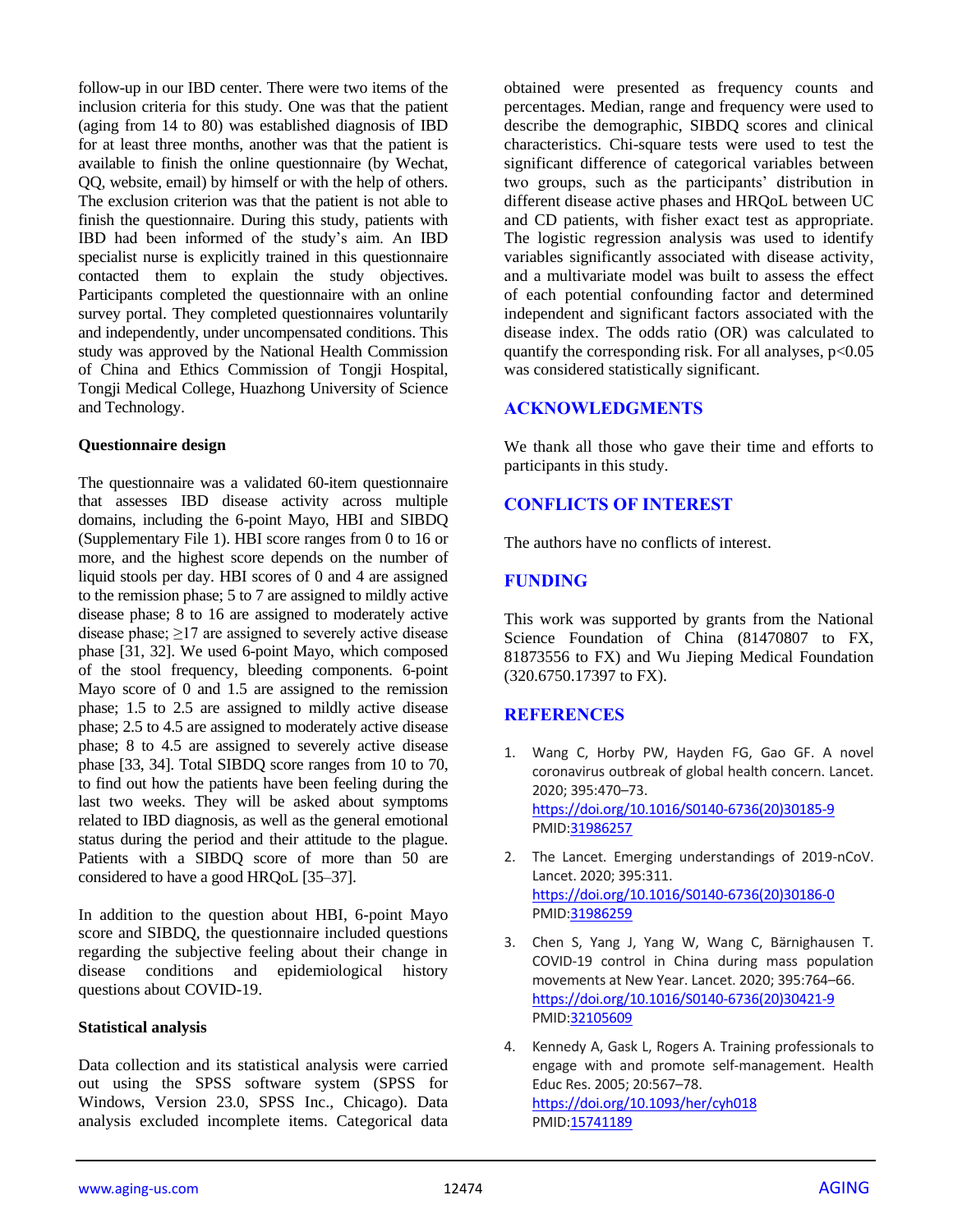- 5. Osman L. Guided self-management and patient education in asthma. Br J Nurs. 1996; 5:785–89. <https://doi.org/10.12968/bjon.1996.5.13.785> PMID[:8974523](https://www.ncbi.nlm.nih.gov/pubmed/8974523)
- 6. Bouma G, Strober W. The immunological and genetic basis of inflammatory bowel disease. Nat Rev Immunol. 2003; 3:521–33. <https://doi.org/10.1038/nri1132> PMID[:12876555](https://www.ncbi.nlm.nih.gov/pubmed/12876555)
- 7. Robinson A, Thompson DG, Wilkin D, Roberts C, and Northwest Gastrointestinal Research Group. Guided self-management and patient-directed follow-up of ulcerative colitis: a randomised trial. Lancet. 2001; 358:976–81. [https://doi.org/10.1016/S0140-6736\(01\)06105-0](https://doi.org/10.1016/S0140-6736%2801%2906105-0) PMID[:11583752](https://www.ncbi.nlm.nih.gov/pubmed/11583752)
- 8. Breitscheidel L, Stamenitis S. Using patient-reported outcome assessments in clinical practice and their importance in risk management. J Med Econ. 2009; 12:180–81. <https://doi.org/10.3111/13696990903216278> PMID[:19691445](https://www.ncbi.nlm.nih.gov/pubmed/19691445)
- 9. Bradley C. Feedback on the FDA's February 2006 draft guidance on Patient Reported Outcome (PRO) measures from a developer of PRO measures. Health Qual Life Outcomes. 2006; 4:78. <https://doi.org/10.1186/1477-7525-4-78> PMID[:17029628](https://pubmed.ncbi.nlm.nih.gov/17029628)
- 10. Black N, Jenkinson C. Measuring patients' experiences and outcomes. BMJ. 2009; 339:b2495. <https://doi.org/10.1136/bmj.b2495> PMID[:19574317](https://www.ncbi.nlm.nih.gov/pubmed/19574317)
- 11. Elkjaer M, Shuhaibar M, Burisch J, Bailey Y, Scherfig H, Laugesen B, Avnstrøm S, Langholz E, O'Morain C, Lynge E, Munkholm P. E-health empowers patients with ulcerative colitis: a randomised controlled trial of the web-guided 'Constant-care' approach. Gut. 2010; 59:1652–61.

<https://doi.org/10.1136/gut.2010.220160> PMID[:21071584](https://www.ncbi.nlm.nih.gov/pubmed/21071584)

12. Acquadro C, Berzon R, Dubois D, Leidy NK, Marquis P, Revicki D, Rothman M, and PRO Harmonization Group. Incorporating the patient's perspective into drug development and communication: an ad hoc task force report of the Patient-Reported Outcomes (PRO) Harmonization Group meeting at the Food and Drug Administration, February 16, 2001. Value Health. 2003; 6:522–31.

<https://doi.org/10.1046/j.1524-4733.2003.65309.x> PMID[:14627058](https://pubmed.ncbi.nlm.nih.gov/14627058)

13. Keefer L, Kiebles JL, Taft TH. The role of self-efficacy in inflammatory bowel disease management: preliminary validation of a disease-specific measure. Inflamm Bowel Dis. 2011; 17:614–20. <https://doi.org/10.1002/ibd.21314> PMI[D:20848516](https://www.ncbi.nlm.nih.gov/pubmed/20848516)

- 14. Mikocka-Walus A, Knowles SR, Keefer L, Graff L. Controversies Revisited: A Systematic Review of the Comorbidity of Depression and Anxiety with Inflammatory Bowel Diseases. Inflamm Bowel Dis. 2016; 22:752–62. <https://doi.org/10.1097/MIB.0000000000000620> PMI[D:26841224](https://www.ncbi.nlm.nih.gov/pubmed/26841224)
- 15. Sohrabi C, Alsafi Z, O'Neill N, Khan M, Kerwan A, Al-Jabir A, Iosifidis C, Agha R. World Health Organization declares global emergency: A review of the 2019 novel coronavirus (COVID-19). Int J Surg. 2020; 76:71–76. <https://doi.org/10.1016/j.ijsu.2020.02.034> PMI[D:32112977](https://www.ncbi.nlm.nih.gov/pubmed/32112977)
- 16. Guo YR, Cao QD, Hong ZS, Tan YY, Chen SD, Jin HJ, Tan KS, Wang DY, Yan Y. The origin, transmission and clinical therapies on coronavirus disease 2019 (COVID-19) outbreak - an update on the status. Mil Med Res. 2020; 7:11. <https://doi.org/10.1186/s40779-020-00240-0>

PMI[D:32169119](https://www.ncbi.nlm.nih.gov/pubmed/32169119)

- 17. Tian S, Hu N, Lou J, Chen K, Kang X, Xiang Z, Chen H, Wang D, Liu N, Liu D, Chen G, Zhang Y, Li D, et al. Characteristics of COVID-19 infection in Beijing. J Infect. 2020; 80:401–06. <https://doi.org/10.1016/j.jinf.2020.02.018> PMI[D:32112886](https://www.ncbi.nlm.nih.gov/pubmed/32112886)
- 18. Mao R, Liang J, Shen J, Ghosh S, Zhu LR, Yang H, Wu KC, Chen MH, and Chinese Society of IBD, Chinese Elite IBD Union, Chinese IBD Quality Care Evaluation Center Committee. Implications of COVID-19 for patients with pre-existing digestive diseases. Lancet Gastroenterol Hepatol. 2020; 5:425–27. [https://doi.org/10.1016/S2468-1253\(20\)30076-5](https://doi.org/10.1016/S2468-1253%2820%2930076-5)

PMI[D:32171057](https://www.ncbi.nlm.nih.gov/pubmed/32171057)

19. Shigemura J, Ursano RJ, Morganstein JC, Kurosawa M, Benedek DM. Public responses to the novel 2019 coronavirus (2019-nCoV) in Japan: mental health consequences and target populations. Psychiatry Clin Neurosci. 2020; 74:281–82.

<https://doi.org/10.1111/pcn.12988> PMI[D:32034840](https://www.ncbi.nlm.nih.gov/pubmed/32034840)

20. Wang C, Pan R, Wan X, Tan Y, Xu L, Ho CS, Ho RC. Immediate Psychological Responses and Associated Factors during the Initial Stage of the 2019 Coronavirus Disease (COVID-19) Epidemic among the General Population in China. Int J Environ Res Public Health. 2020; 17:E1729.

<https://doi.org/10.3390/ijerph17051729> PMI[D:32155789](https://www.ncbi.nlm.nih.gov/pubmed/32155789)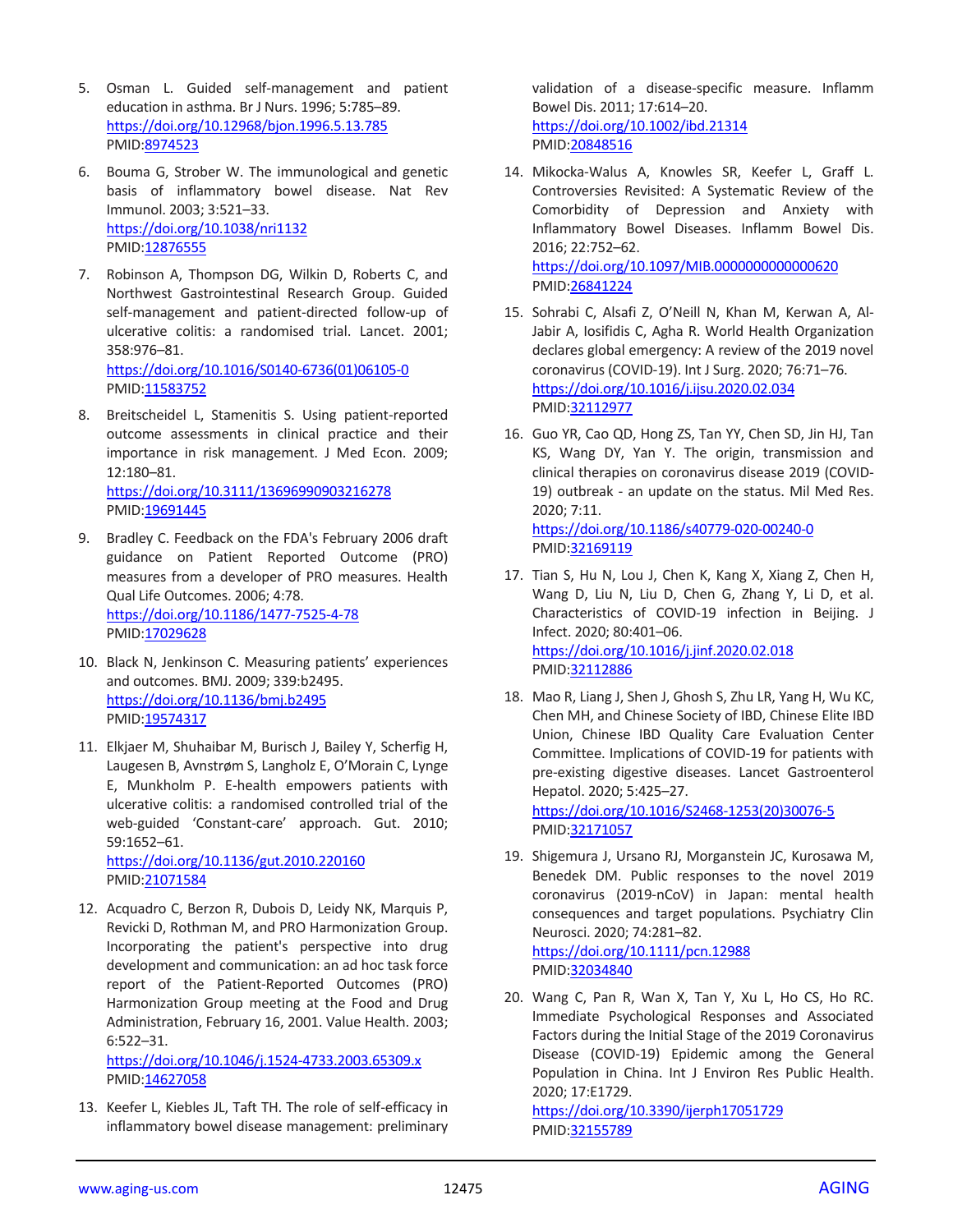- 21. Allam Z, Jones DS. On the Coronavirus (COVID-19) Outbreak and the Smart City Network: Universal Data Sharing Standards Coupled with Artificial Intelligence (AI) to Benefit Urban Health Monitoring and Management. Healthcare (Basel). 2020; 8:E46. <https://doi.org/10.3390/healthcare8010046> PMID[:32120822](https://www.ncbi.nlm.nih.gov/pubmed/32120822)
- 22. Barlow C, Cooke D, Mulligan K, Beck E, Newman S. A critical review of self-management and educational interventions in inflammatory bowel disease. Gastroenterol Nurs. 2010; 33:11–8. <https://doi.org/10.1097/SGA.0b013e3181ca03cc> PMID[:20145446](https://pubmed.ncbi.nlm.nih.gov/20145446)
- 23. Boye B, Lundin KE, Jantschek G, Leganger S, Mokleby K, Tangen T, Jantschek I, Pripp AH, Wojniusz S, Dahlstroem A, Rivenes AC, Benninghoven D, Hausken T, et al. INSPIRE study: does stress management improve the course of inflammatory bowel disease and disease-specific quality of life in distressed patients with ulcerative colitis or Crohn's disease? A randomized controlled trial. Inflamm Bowel Dis. 2011; 17:1863–73. <https://doi.org/10.1002/ibd.21575>

PMID[:21287660](https://www.ncbi.nlm.nih.gov/pubmed/21287660)

- 24. Ranjbaran Z, Keefer L, Stepanski E, Farhadi A, Keshavarzian A. The relevance of sleep abnormalities to chronic inflammatory conditions. Inflamm Res. 2007; 56:51–7. <https://doi.org/10.1007/s00011-006-6067-1> PMID[:17431741](https://pubmed.ncbi.nlm.nih.gov/17431741)
- 25. Narula N, Fedorak RN. Exercise and inflammatory bowel disease. Can J Gastroenterol. 2008; 22:497–504. <https://doi.org/10.1155/2008/785953> PMID[:18478136](https://www.ncbi.nlm.nih.gov/pubmed/18478136)
- 26. Ng V, Millard W, Lebrun C, Howard J. Low-intensity exercise improves quality of life in patients with Crohn's disease. Clin J Sport Med. 2007; 17:384–88. <https://doi.org/10.1097/JSM.0b013e31802b4fda> PMID[:17873551](https://pubmed.ncbi.nlm.nih.gov/17873551)
- 27. Lenti MV, Selinger CP. Medication non-adherence in adult patients affected by inflammatory bowel disease: a critical review and update of the determining factors, consequences and possible interventions. Expert Rev Gastroenterol Hepatol. 2017; 11:215–26. <https://doi.org/10.1080/17474124.2017.1284587> PMID[:28099821](https://www.ncbi.nlm.nih.gov/pubmed/28099821)
- 28. Lamb CA, Kennedy NA, Raine T, Hendy PA, Smith PJ, Limdi JK, Hayee B, Lomer MC, Parkes GC, Selinger C, Barrett KJ, Davies RJ, Bennett C, et al, and IBD guidelines eDelphi consensus group. British Society of Gastroenterology consensus guidelines on the management of inflammatory bowel disease in adults. Gut. 2019 (Suppl 3); 68:s1–106.

<https://doi.org/10.1136/gutjnl-2019-318484> PMI[D:31562236](https://www.ncbi.nlm.nih.gov/pubmed/31562236)

- 29. Slonim-Nevo V, Sarid O, Friger M, Schwartz D, Chernin E, Shahar I, Sergienko R, Vardi H, Rosenthal A, Mushkalo A, Dizengof V, Ben-Yakov G, Abu-Freha N, et al, and Israeli IBD Research Nucleus (IIRN). Effect of psychosocial stressors on patients with Crohn's disease: threatening life experiences and family relations. Eur J Gastroenterol Hepatol. 2016; 28:1073–81. <https://doi.org/10.1097/MEG.0000000000000666> PMI[D:27203602](https://www.ncbi.nlm.nih.gov/pubmed/27203602)
- 30. Slonim-Nevo V, Sarid O, Friger M, Schwartz D, Sergienko R, Pereg A, Vardi H, Singer T, Chernin E, Greenberg D, Odes S, Dotan I, Chowers Y, et al, and Israeli IBD Research Nucleus (IIRN). Effect of Social Support on Psychological Distress and Disease Activity in Inflammatory Bowel Disease Patients. Inflamm Bowel Dis. 2018; 24:1389–400. <https://doi.org/10.1093/ibd/izy041>

PMI[D:29893949](https://www.ncbi.nlm.nih.gov/pubmed/29893949)

- 31. Greenberg D, Schwartz D, Vardi H, Friger M, Sarid O, Slonim-Nevo V, Odes S, and Israeli IBD Research Nucleus [IIRN]. Health-Related Utility Weights in a Cohort of Real-World Crohn's Disease Patients. J Crohn's Colitis. 2015; 9:1138–45. <https://doi.org/10.1093/ecco-jcc/jjv167> PMI[D:26374662](https://www.ncbi.nlm.nih.gov/pubmed/26374662)
- 32. Hüppe A, Langbrandtner J, Häuser W, Raspe H, Bokemeyer B. Validation of the "German Inflammatory Bowel Disease Activity Index (GIBDI)": An Instrument for Patient-Based Disease Activity Assessment in Crohn's Disease and Ulcerative Colitis. Z Gastroenterol. 2018; 56:1267–75. <https://doi.org/10.1055/a-0605-4080>

PMI[D:29742780](https://www.ncbi.nlm.nih.gov/pubmed/29742780)

33. Bewtra M, Brensinger CM, Tomov VT, Hoang TB, Sokach CE, Siegel CA, Lewis JD. An optimized patientreported ulcerative colitis disease activity measure derived from the Mayo score and the simple clinical colitis activity index. Inflamm Bowel Dis. 2014; 20:1070–78.

<https://doi.org/10.1097/MIB.0000000000000053> PMI[D:24810138](https://www.ncbi.nlm.nih.gov/pubmed/24810138)

- 34. de Jong MJ, Huibregtse R, Masclee AAM, Jonkers DMAE, Pierik MJ. Patient-Reported Outcome Measures for Use in Clinical Trials and Clinical Practice in Inflammatory Bowel Diseases: A Systematic Review. Clin Gastroenterol Hepatol. 2018; 16:648–663.e3. <https://doi.org/10.1016/j.cgh.2017.10.019> PMI[D:29074448](https://pubmed.ncbi.nlm.nih.gov/29074448)
- 35. Gonczi L, Kurti Z, Verdon C, Reinglas J, Kohen R, Morin I, Chavez K, Bessissow T, Afif W, Wild G, Seidman E, Bitton A, Lakatos PL. Perceived Quality of Care is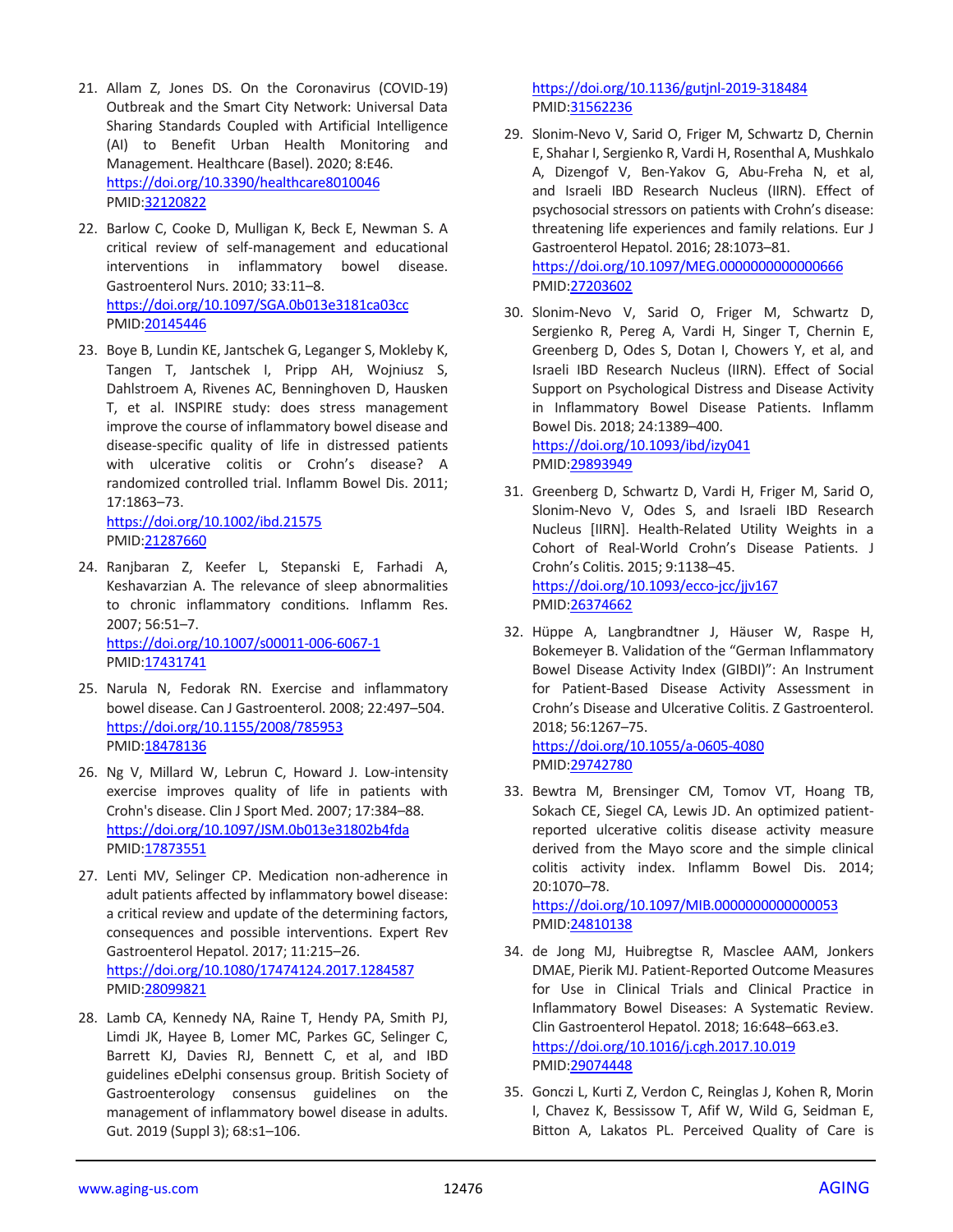Associated with Disease Activity, Quality of Life, Work Productivity, and Gender, but not Disease Phenotype: A Prospective Study in a High-volume IBD Centre. J Crohn's Colitis. 2019; 13:1138–47. <https://doi.org/10.1093/ecco-jcc/jjz035> PMID[:30793162](https://www.ncbi.nlm.nih.gov/pubmed/30793162)

36. Hlavaty T, Persoons P, Vermeire S, Ferrante M, Pierik M, Van Assche G, Rutgeerts P. Evaluation of short-term responsiveness and cutoff values of inflammatory bowel disease questionnaire in Crohn's disease. Inflamm Bowel Dis. 2006; 12:199–204.

<https://doi.org/10.1097/01.MIB.0000217768.75519.32> PMID: 16534421

37. Ananthakrishnan AN, Weber LR, Knox JF, Skaros S, Emmons J, Lundeen S, Issa M, Otterson MF, Binion DG. Permanent work disability in Crohn's disease. Am J Gastroenterol. 2008; 103:154–61. <https://doi.org/10.1111/j.1572-0241.2007.01561.x> PMI[D:18076736](https://www.ncbi.nlm.nih.gov/pubmed/18076736)